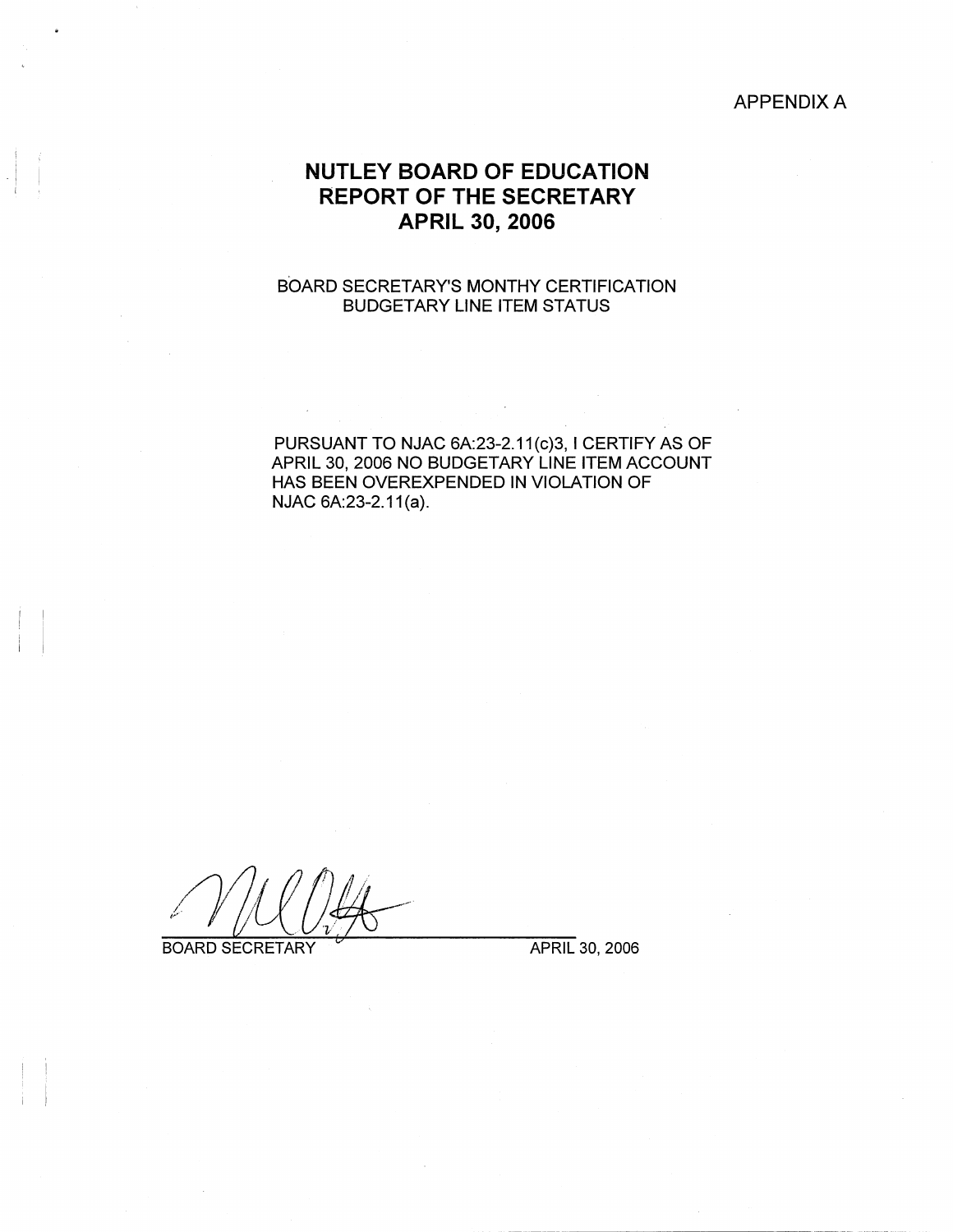$\bullet$ 

**Board Sec Report Nutley Board of Education** 

**05/08/06** 

|             | <b>Starting date</b><br>7/1/05<br><b>Ending date</b><br>4/30/06 | <b>Fund: 10</b>   |                 |
|-------------|-----------------------------------------------------------------|-------------------|-----------------|
|             | <b>Assets and Resources</b><br>Assets:                          |                   |                 |
| 101         | Cash in bank                                                    |                   | \$3,388,839.71  |
| $102 - 106$ | <b>Cash Equivalents</b>                                         |                   | \$3,900.00      |
| 111         | Investments                                                     |                   | \$0.00          |
| 116         | Capital Reserve Account                                         |                   | \$100,542.48    |
| 121         | Tax levy Receivable                                             |                   | \$6,694,839.00  |
|             | Accounts Receivable:                                            |                   |                 |
| 132         | Interfund                                                       | \$1,734.85        |                 |
| 141         | Intergovernmental - State                                       | \$1,755,930.12    |                 |
| 142         | Intergovernmental - Federal                                     | \$0.00            |                 |
| 143         | Intergovernmental - Other                                       | \$38,395.96       |                 |
| 153, 154    | Other (net of estimated uncollectable of \$                     | \$15,496.89       | \$1,811,557.82  |
|             | Loans Receivable:                                               |                   |                 |
| 131         | Interfund                                                       | \$0.00            |                 |
| 51, 152     | Other (Net of estimated uncollectable of \$                     | \$0.00            | \$0.00          |
|             | <b>Other Current Assets</b>                                     |                   | \$0.00          |
|             | <b>Resources:</b>                                               |                   |                 |
| 301         | <b>Estimated revenues</b>                                       | \$45,885,748.00   |                 |
| 302         | Less revenues                                                   | (\$46,157,408.87) | (\$271,660.87)  |
|             | <b>Total assets and resources</b>                               |                   | \$11,728,018.14 |
|             | <b>Liabilities and fund equity</b>                              |                   |                 |
|             | Liabilities:                                                    |                   |                 |
| 411         | Intergovernmental accounts payable - state                      |                   | \$0.00          |
| 421         | Accounts payable                                                |                   | \$1,572.86      |
| 431         | Contracts payable                                               |                   | \$0.00          |
| 451         | Loans payable                                                   |                   | \$0.00          |
| 481         | Deferred revenues                                               |                   | \$0.00          |
|             | Other current liabilities                                       |                   | \$354,893.34    |
|             | <b>Total liabilities</b>                                        |                   | \$356,466.20    |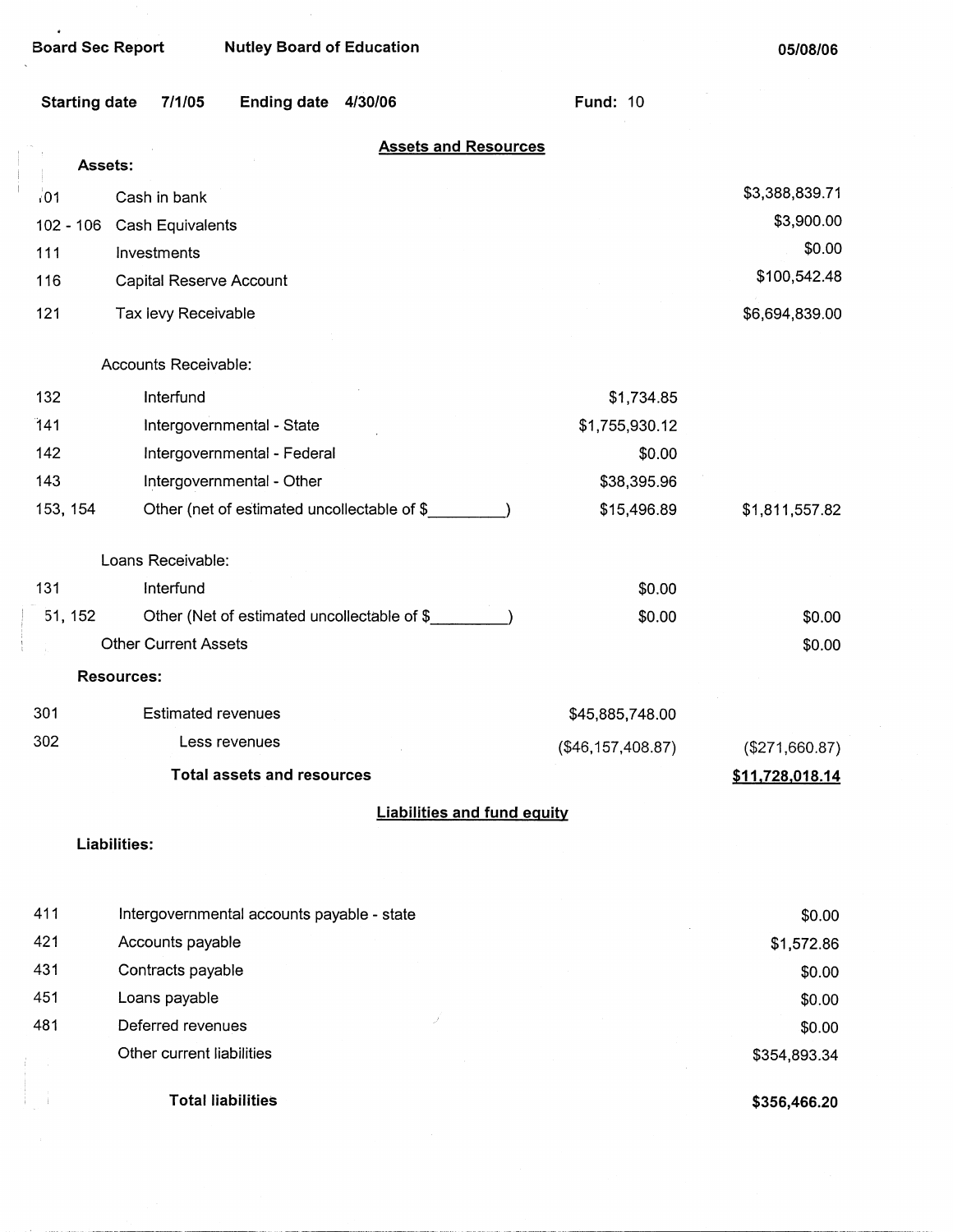| Board Sec Report | <b>Nutley Board of Education</b> |
|------------------|----------------------------------|
|------------------|----------------------------------|

**05/08/06** 

**Fund: 10** 

 $\bar{\mathcal{L}}$ 

 $\sim 10^7$ 

#### **Fund Balance:**

| Appropriated:                                               |                                                        |                   |                   |                |                 |  |  |
|-------------------------------------------------------------|--------------------------------------------------------|-------------------|-------------------|----------------|-----------------|--|--|
| 753,754                                                     | Reserve for encumbrances                               |                   |                   | \$8,296,848.29 |                 |  |  |
| 761                                                         | Capital reserve account - July                         |                   |                   | \$96,659.91    |                 |  |  |
| 604                                                         | Add: Increase in capital reserve                       |                   |                   | \$0.00         |                 |  |  |
| 307                                                         | Less: Budgeted w/d from capital reserve eligible costs |                   |                   | \$0.00         |                 |  |  |
| 309                                                         | Less: Budgeted w/d from capital reserve excess costs   |                   | \$0.00            | \$96,659.91    |                 |  |  |
| 762                                                         | Adult education programs                               | \$0.00            |                   |                |                 |  |  |
| 751,752,76x                                                 | Other reserves                                         |                   |                   | \$0.00         |                 |  |  |
| 601                                                         | Appropriations                                         |                   | \$45,944,550.38   |                |                 |  |  |
| 602                                                         | Less: Expenditures                                     | (\$36,170,937.87) |                   |                |                 |  |  |
|                                                             | Encumbrances                                           | (\$8,296,848.29)  | (\$44,467,786.16) | \$1,476,764.22 |                 |  |  |
|                                                             | Total appropriated                                     |                   |                   | \$9,870,272.42 |                 |  |  |
| Unappropriated:                                             |                                                        |                   |                   |                |                 |  |  |
| 770                                                         | Fund balance, July 1                                   |                   |                   | \$1,539,563.52 |                 |  |  |
| 303                                                         | Budgeted fund balance                                  |                   |                   | (\$38,284.00)  |                 |  |  |
|                                                             | Total fund balance                                     |                   |                   |                | \$11,371,551.94 |  |  |
| \$11,728,018.14<br><b>Total liabilities and fund equity</b> |                                                        |                   |                   |                |                 |  |  |
|                                                             |                                                        |                   |                   |                |                 |  |  |

## **Recapitulation of Budgeted Fund Balance:**

|                                    | <b>Budgeted</b>   | <b>Actual</b>     | <b>Variance</b> |
|------------------------------------|-------------------|-------------------|-----------------|
| Appropriations                     | \$45,944,550.38   | \$44,467,786.16   | \$1,476,764.22  |
| Revenues                           | (\$45,885,748.00) | (\$46,157,408.87) | \$271,660.87    |
| Subtotal                           | \$58,802.38       | (\$1,689,622.71)  | \$1,748,425.09  |
| Change in capital reserve account: |                   |                   |                 |
| Plus - Increase in reserve         | \$0.00            | \$3,882.57        | (\$3,882.57)    |
| Less - Withdrawal from reserve     | \$0.00            | \$0.00            |                 |
| Subtotal                           | \$58,802.38       | (\$1,685,740.14)  | \$1,744,542.52  |
| Less: Adjustment for prior year    | (\$20,518.38)     | (\$20,518.38)     |                 |
| <b>Budgeted fund balance</b>       | \$38,284.00       | (\$1,706,258.52)  | \$1,744,542.52  |

Prepared and submitted by:

 $\ddot{\phantom{a}}$ 

Board Secretary

*S1fl06*  Date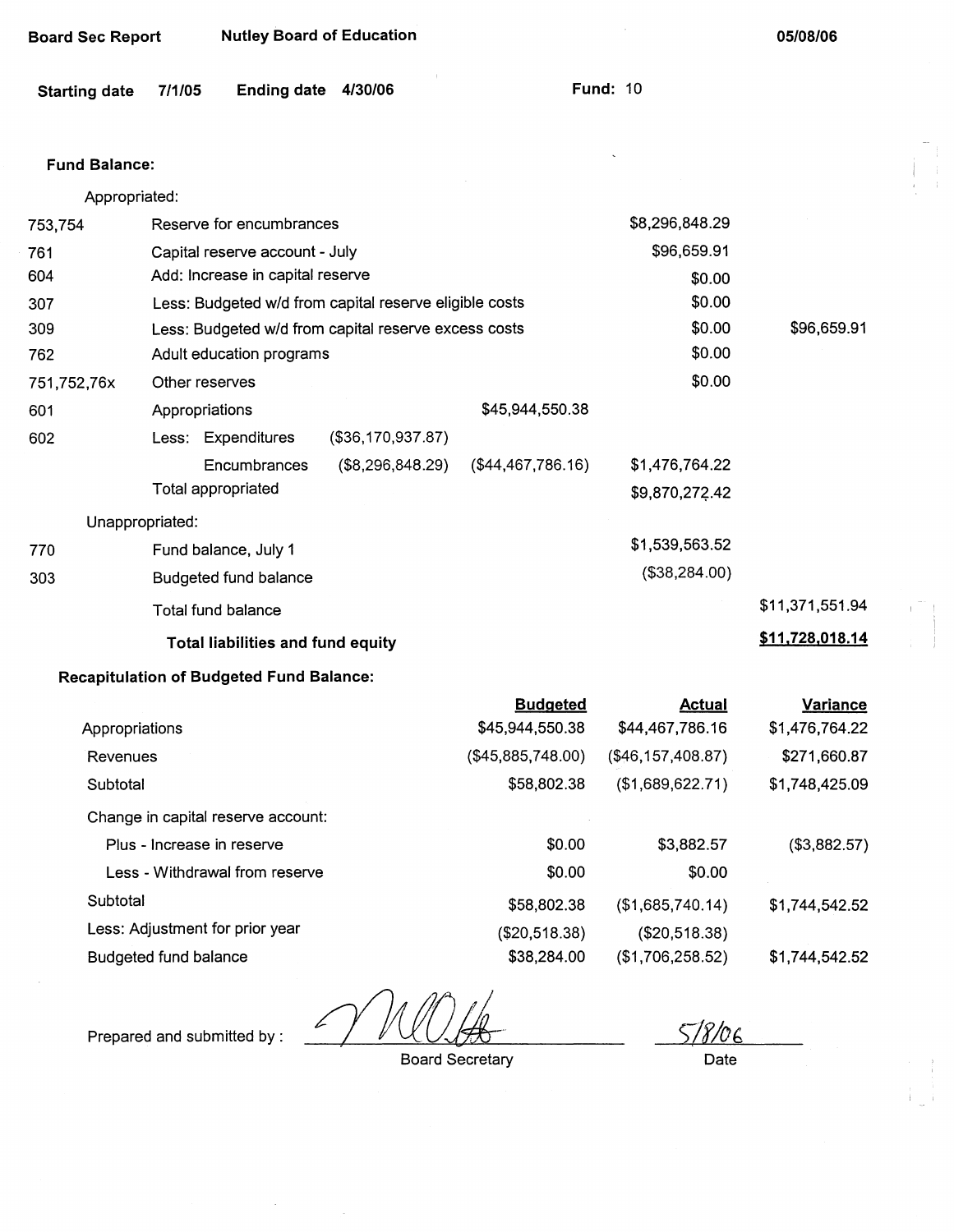$\ddot{\phantom{1}}$ 

**05/08/06** 

|          | <b>Starting date</b><br>7/1/05<br><b>Ending date</b><br>4/30/06 | <b>Fund: 20</b>  |              |
|----------|-----------------------------------------------------------------|------------------|--------------|
|          | <b>Assets and Resources</b>                                     |                  |              |
|          | Assets:                                                         |                  |              |
| 101      | Cash in bank                                                    |                  | \$255,541.83 |
|          | 102 - 106 Cash Equivalents                                      |                  | \$0.00       |
| 111      | Investments                                                     |                  | \$0.00       |
| 116      | Capital Reserve Account                                         |                  | \$0.00       |
| 121      | Tax levy Receivable                                             |                  | \$0.00       |
|          | Accounts Receivable:                                            |                  |              |
| 132      | Interfund                                                       | \$0.00           |              |
| 141      | Intergovernmental - State                                       | \$694.07         |              |
| 142      | Intergovernmental - Federal                                     | \$440.96         |              |
| 143      | Intergovernmental - Other                                       | \$0.00           |              |
| 153, 154 | Other (net of estimated uncollectable of \$                     | \$0.00           | \$1,135.03   |
|          | Loans Receivable:                                               |                  |              |
| 131      | Interfund                                                       | \$0.00           |              |
| 51, 152  | Other (Net of estimated uncollectable of \$                     | \$0.00           | \$0.00       |
|          | <b>Other Current Assets</b>                                     |                  | \$0.00       |
|          | <b>Resources:</b>                                               |                  |              |
| 301      | <b>Estimated revenues</b>                                       | \$1,439,368.95   |              |
| 302      | Less revenues                                                   | (\$1,067,133.20) | \$372,235.75 |
|          | <b>Total assets and resources</b>                               |                  | \$628,912.61 |
|          | <b>Liabilities and fund equity</b>                              |                  |              |
|          | Liabilities:                                                    |                  |              |
| 411      | Intergovernmental accounts payable - state                      |                  | \$32,571.26  |
| 421      | Accounts payable                                                |                  | \$0.20       |
| 431      | Contracts payable                                               |                  | \$0.00       |
| 451      | Loans payable                                                   |                  | \$0.00       |
| 481      | Deferred revenues                                               |                  | \$117,051.44 |
|          | Other current liabilities                                       |                  | \$388.10     |
|          |                                                                 |                  |              |
|          | <b>Total liabilities</b>                                        |                  | \$150,011.00 |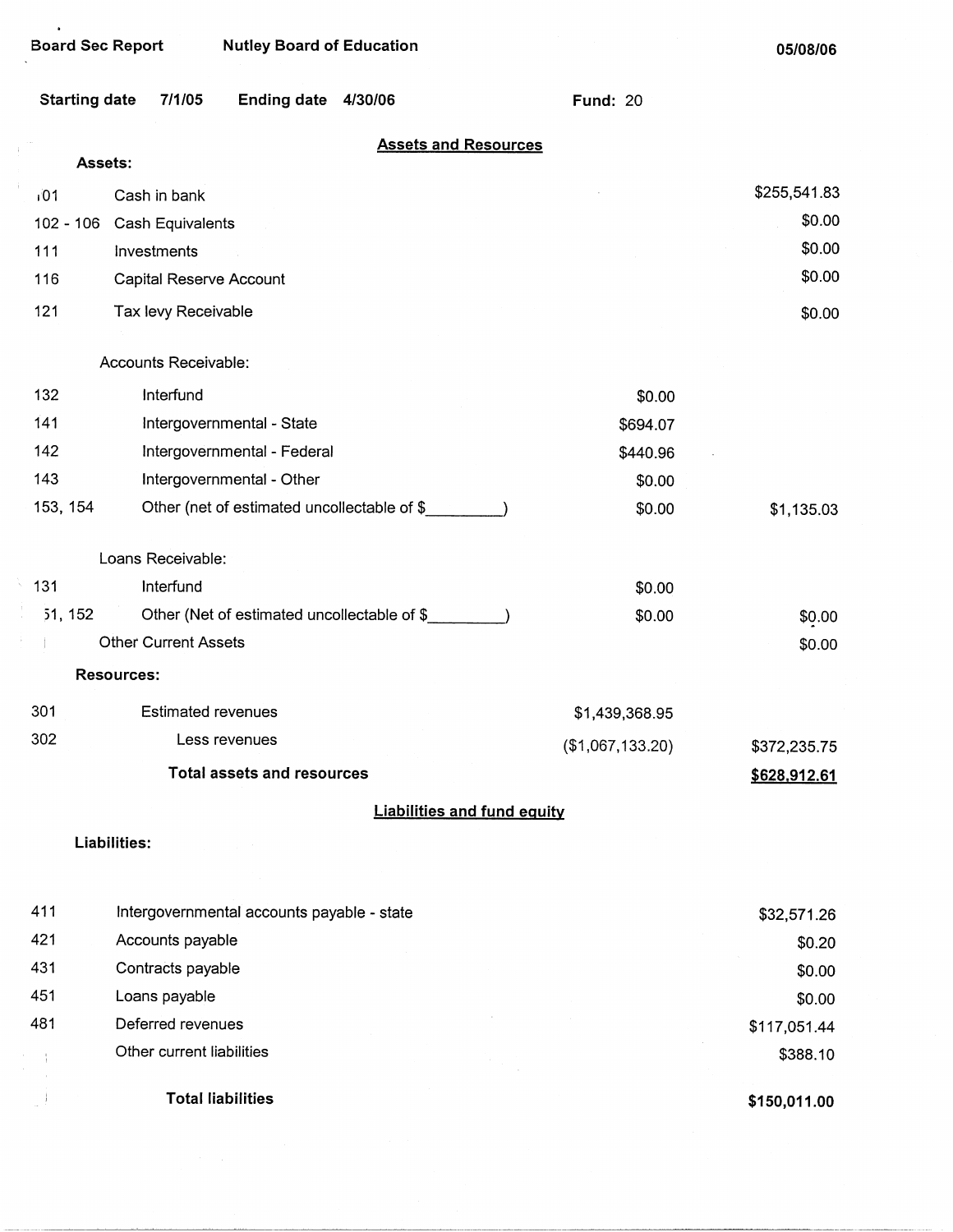| <b>Board Sec Report</b> |        | <b>Nutley Board of Education</b>                       |                |                                   |                                 | 05/08/06                        |  |
|-------------------------|--------|--------------------------------------------------------|----------------|-----------------------------------|---------------------------------|---------------------------------|--|
| <b>Starting date</b>    | 7/1/05 | <b>Ending date</b>                                     | 4/30/06        |                                   | <b>Fund: 20</b>                 |                                 |  |
| <b>Fund Balance:</b>    |        |                                                        |                |                                   |                                 |                                 |  |
| Appropriated:           |        |                                                        |                |                                   |                                 |                                 |  |
| 753,754                 |        | Reserve for encumbrances                               |                |                                   | \$79,283.61                     |                                 |  |
| 761                     |        | Capital reserve account - July                         |                |                                   | \$0.00                          |                                 |  |
| 604                     |        | Add: Increase in capital reserve                       |                |                                   | \$0.00                          |                                 |  |
| 307                     |        | Less: Budgeted w/d from capital reserve eligible costs |                |                                   | \$0.00                          |                                 |  |
| 309                     |        | Less: Budgeted w/d from capital reserve excess costs   |                |                                   | \$0.00                          | \$0.00                          |  |
| 762                     |        | Adult education programs                               |                |                                   | \$0.00                          |                                 |  |
| 751,752,76x             |        | Other reserves                                         |                |                                   | \$0.00                          |                                 |  |
| 601                     |        | Appropriations                                         |                | \$1,556,419.37                    |                                 |                                 |  |
| 602                     |        | Less: Expenditures                                     | (\$960,467.34) |                                   |                                 |                                 |  |
|                         |        | Encumbrances                                           | (\$79,283.61)  | (\$1,039,750.95)                  | \$516,668.42                    |                                 |  |
|                         |        | Total appropriated                                     |                |                                   | \$595,952.03                    |                                 |  |
| Unappropriated:         |        |                                                        |                |                                   |                                 |                                 |  |
| 770                     |        | Fund balance, July 1                                   |                |                                   | \$0.00                          |                                 |  |
| 303                     |        | Budgeted fund balance                                  |                |                                   | (\$117,050.42)                  |                                 |  |
|                         |        | Total fund balance                                     |                |                                   |                                 | \$478,901.61                    |  |
|                         |        | Total liabilities and fund equity                      |                |                                   |                                 | \$628,912.61                    |  |
|                         |        | <b>Recapitulation of Budgeted Fund Balance:</b>        |                |                                   |                                 |                                 |  |
| Appropriations          |        |                                                        |                | <b>Budgeted</b><br>\$1,556,419.37 | <b>Actual</b><br>\$1,039,750.95 | <b>Variance</b><br>\$516,668.42 |  |
| Revenues                |        |                                                        |                | (\$1,439,368.95)                  | (\$1,067,133.20)                | (\$372,235.75)                  |  |
| Subtotal                |        |                                                        |                | \$117,050.42                      | (\$27,382.25)                   | \$144,432.67                    |  |
|                         |        | Change in capital reserve account:                     |                |                                   |                                 |                                 |  |
|                         |        | Plus - Increase in reserve                             |                | \$0.00                            | \$0.00                          | \$0.00                          |  |
|                         |        | Less - Withdrawal from reserve                         |                | \$0.00                            | \$0.00                          |                                 |  |
| Subtotal                |        |                                                        |                | \$117,050.42                      | (\$27,382.25)                   | \$144,432.67                    |  |

Less: Adjustment for prior year

Budgeted fund balance

Prepared and submitted by:

Board Secretary

(\$0.00) \$117,050.42

 $\bar{z}$ 

 $5/8/06$ Date

\$144,432.67

(\$0.00) (\$27,382.25)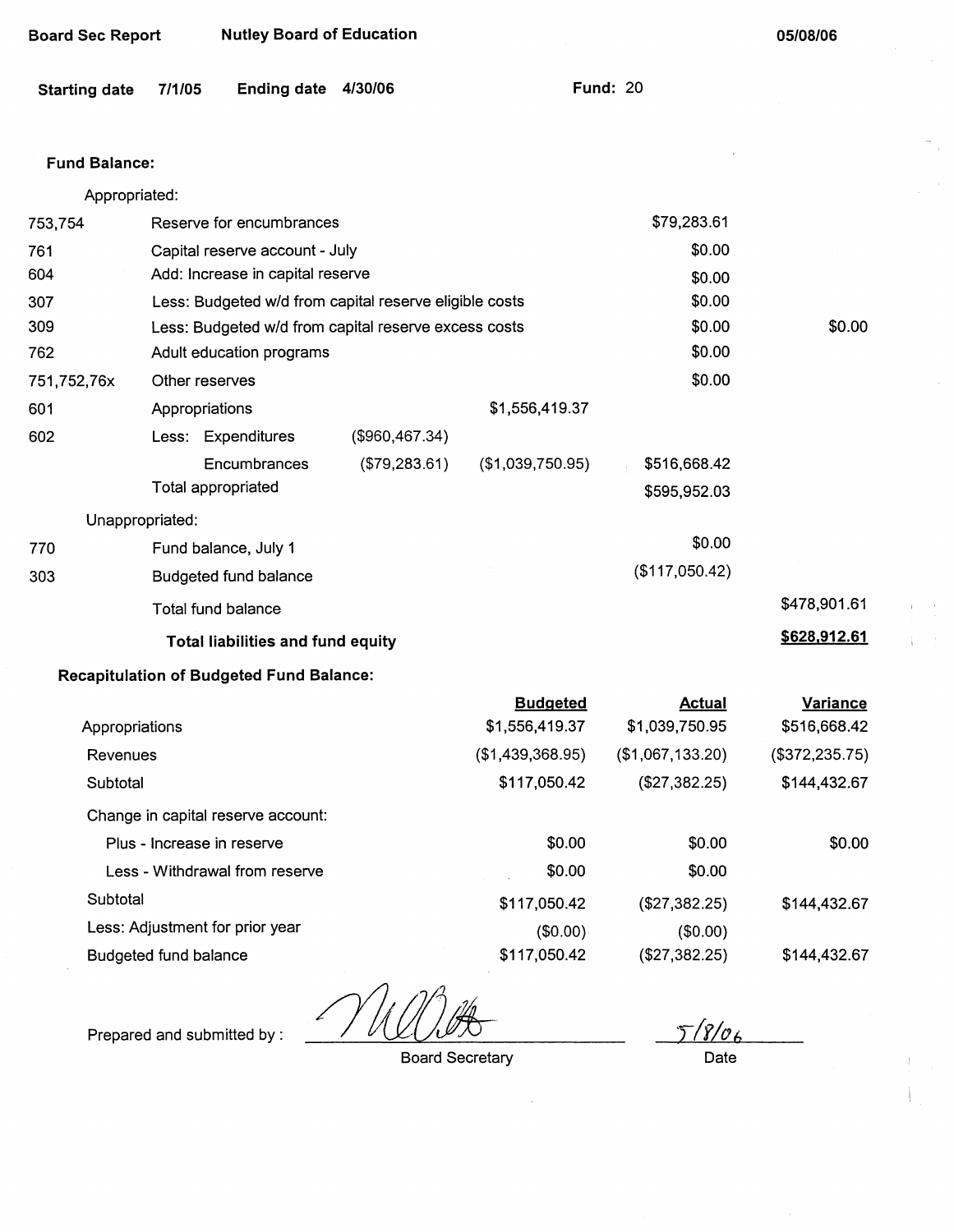$\bullet$ 

| <b>Starting date</b> | 7/1/05                      | Ending date 4/30/06                          |                                    | <b>Fund: 30</b> |                 |
|----------------------|-----------------------------|----------------------------------------------|------------------------------------|-----------------|-----------------|
| Assets:              |                             |                                              | <b>Assets and Resources</b>        |                 |                 |
| 101                  | Cash in bank                |                                              |                                    |                 | \$10,452,384.18 |
| $102 - 106$          | Cash Equivalents            |                                              |                                    |                 | \$0.00          |
| 111                  | Investments                 |                                              |                                    |                 | \$0.00          |
| 116                  | Capital Reserve Account     |                                              |                                    |                 | \$0.00          |
| 121                  |                             |                                              |                                    |                 |                 |
|                      | Tax levy Receivable         |                                              |                                    |                 | \$0.00          |
|                      | Accounts Receivable:        |                                              |                                    |                 |                 |
| 132                  | Interfund                   |                                              |                                    | \$22,659.00     |                 |
| 141                  |                             | Intergovernmental - State                    |                                    | \$8,900,787.64  |                 |
| 142                  |                             | Intergovernmental - Federal                  |                                    | \$0.00          |                 |
| 143                  |                             | Intergovernmental - Other                    |                                    | \$40,000.00     |                 |
| 153, 154             |                             | Other (net of estimated uncollectable of \$_ |                                    | \$0.00          | \$8,963,446.64  |
|                      | Loans Receivable:           |                                              |                                    |                 |                 |
| 131                  | Interfund                   |                                              |                                    | \$0.00          |                 |
| 51, 152              |                             | Other (Net of estimated uncollectable of \$  |                                    | \$0.00          | \$0.00          |
|                      | <b>Other Current Assets</b> |                                              |                                    |                 | \$0.00          |
| <b>Resources:</b>    |                             |                                              |                                    |                 |                 |
| 301                  | <b>Estimated revenues</b>   |                                              |                                    | \$0.00          |                 |
| 302                  |                             | Less revenues                                |                                    | \$0.00          | \$0.00          |
|                      |                             | <b>Total assets and resources</b>            |                                    |                 | \$19,415,830.82 |
|                      |                             |                                              | <b>Liabilities and fund equity</b> |                 |                 |
| Liabilities:         |                             |                                              |                                    |                 |                 |
| 411                  |                             | Intergovernmental accounts payable - state   |                                    |                 | \$0.00          |
| 421                  | Accounts payable            |                                              |                                    |                 | \$0.00          |
| 431                  | Contracts payable           |                                              |                                    |                 | \$0.00          |
| 451                  | Loans payable               |                                              |                                    |                 | \$0.00          |
| 481                  | Deferred revenues           |                                              |                                    |                 | \$8,421,365.00  |
|                      | Other current liabilities   |                                              |                                    |                 | \$23,481.48     |
|                      |                             | <b>Total liabilities</b>                     |                                    |                 | \$8,444,846.48  |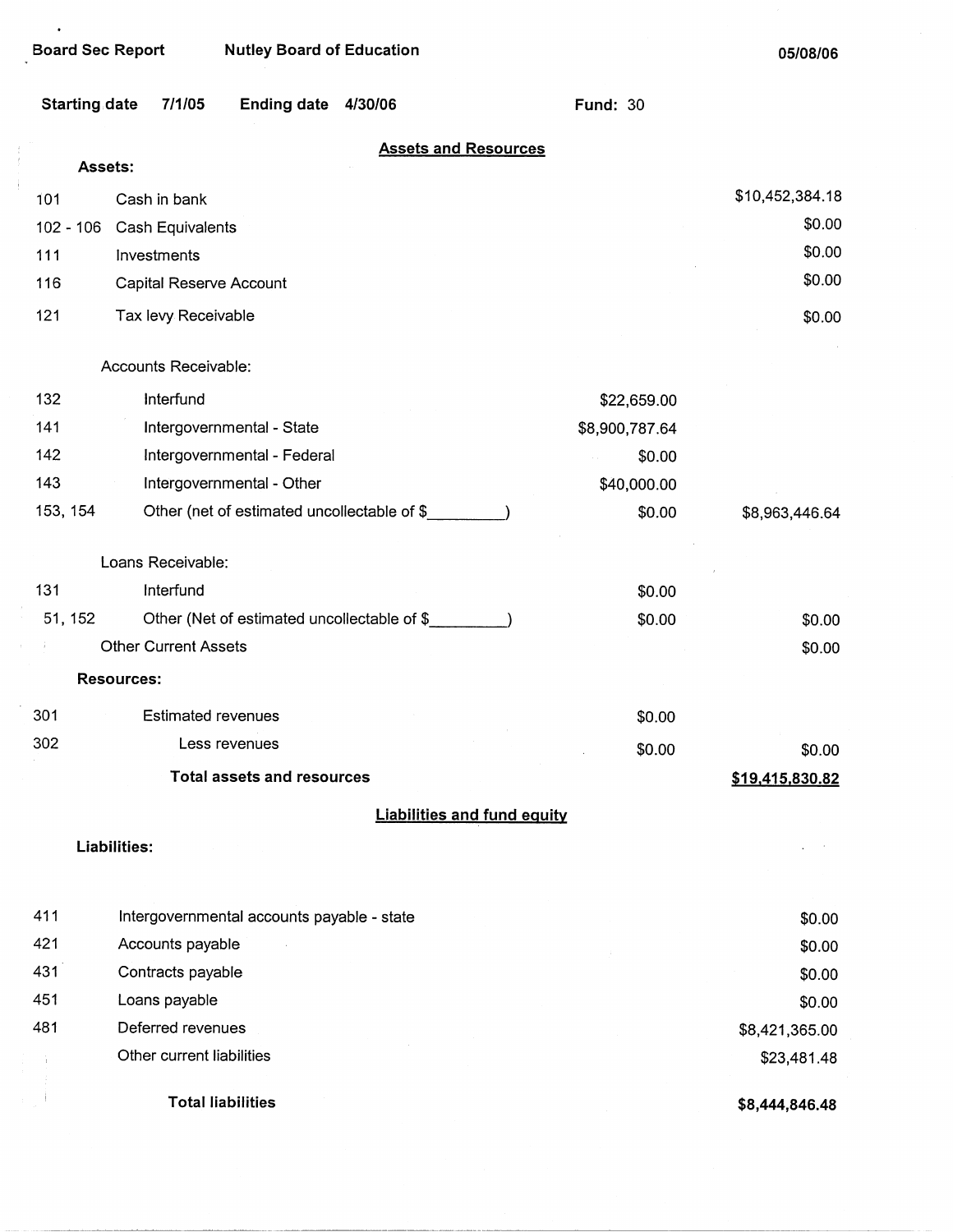| <b>Board Sec Report</b> |                | <b>Nutley Board of Education</b>                |                                                        |                   |                                 | 05/08/06        |
|-------------------------|----------------|-------------------------------------------------|--------------------------------------------------------|-------------------|---------------------------------|-----------------|
| <b>Starting date</b>    | 7/1/05         | <b>Ending date</b>                              | 4/30/06                                                |                   | <b>Fund: 30</b>                 |                 |
| <b>Fund Balance:</b>    |                |                                                 |                                                        |                   |                                 |                 |
| Appropriated:           |                |                                                 |                                                        |                   |                                 |                 |
| 753,754                 |                | Reserve for encumbrances                        |                                                        |                   | \$18,779,630.89                 |                 |
| 761                     |                | Capital reserve account - July                  |                                                        |                   | \$0.00                          |                 |
| 604                     |                | Add: Increase in capital reserve                |                                                        |                   | \$0.00                          |                 |
| 307                     |                |                                                 | Less: Budgeted w/d from capital reserve eligible costs |                   | \$0.00                          |                 |
| 309                     |                |                                                 | Less: Budgeted w/d from capital reserve excess costs   |                   | \$0.00                          | \$0.00          |
| 762                     |                | Adult education programs                        |                                                        |                   | \$0.00                          |                 |
| 751,752,76x             | Other reserves |                                                 |                                                        |                   | \$13,393,710.66                 |                 |
| 601                     | Appropriations |                                                 |                                                        | \$22,658,907.96   |                                 |                 |
| 602                     |                | Less: Expenditures                              | (\$3,264,571.62)                                       |                   |                                 |                 |
|                         |                | Encumbrances<br>Total appropriated              | (\$18,779,630.89)                                      | (\$22,044,202.51) | \$614,705.45<br>\$32,788,047.00 |                 |
| Unappropriated:         |                |                                                 |                                                        |                   |                                 |                 |
| 770                     |                | Fund balance, July 1                            |                                                        |                   | \$0.00                          |                 |
| 303                     |                | Budgeted fund balance                           |                                                        |                   | (\$21,817,062.66)               |                 |
|                         |                | Total fund balance                              |                                                        |                   |                                 | \$10,970,984.34 |
|                         |                | <b>Total liabilities and fund equity</b>        |                                                        |                   |                                 | \$19,415,830.82 |
|                         |                | <b>Recapitulation of Budgeted Fund Balance:</b> |                                                        |                   |                                 |                 |
|                         |                |                                                 |                                                        | <b>Budgeted</b>   | <b>Actual</b>                   | <b>Variance</b> |
| Appropriations          |                |                                                 |                                                        | \$22,658,907.96   | \$22,044,202.51                 | \$614,705.45    |
| Revenues                |                |                                                 |                                                        | \$0.00            | \$0.00                          | \$0.00          |
| Subtotal                |                |                                                 |                                                        | \$22,658,907.96   | \$22,044,202.51                 | \$614,705.45    |
|                         |                | Change in capital reserve account:              |                                                        |                   |                                 |                 |
|                         |                | Plus - Increase in reserve                      |                                                        | \$0.00            | \$0.00                          | \$0.00          |
|                         |                | Less - Withdrawal from reserve                  |                                                        | \$0.00            | \$0.00                          |                 |

Subtotal

Less: Adjustment for prior year Budgeted fund balance

Prepared and submitted by :

Board Secretary

\$22,658,907.96 (\$841,845.30) \$21,817,062.66

<u>5 [f / </u>

\$614,705.45

\$614,705.45

Date

\$22,044,202.51 (\$841,845.30) \$21,202,357.21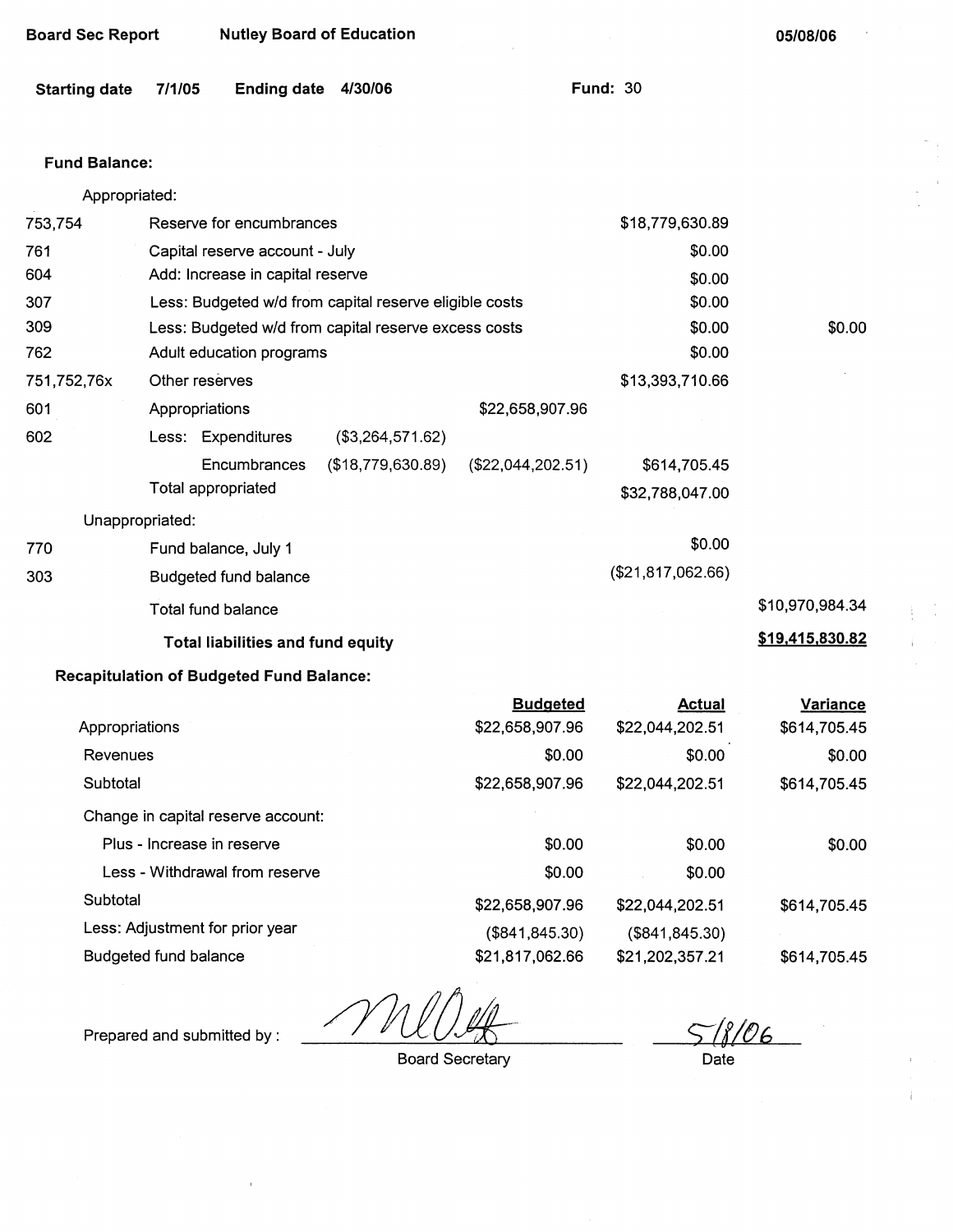مرابة ومساري بناور

 $\bullet$ 

 $\begin{array}{c} 1 \\ 1 \\ 1 \end{array}$ 

| <b>Starting date</b> | 7/1/05                                     | Ending date 4/30/06                         |  |                                    | <b>Fund: 40</b>  |             |  |  |
|----------------------|--------------------------------------------|---------------------------------------------|--|------------------------------------|------------------|-------------|--|--|
|                      | <b>Assets and Resources</b><br>Assets:     |                                             |  |                                    |                  |             |  |  |
| 101                  | Cash in bank                               |                                             |  |                                    |                  | \$407.62    |  |  |
| $102 - 106$          | Cash Equivalents                           |                                             |  |                                    |                  | \$0.00      |  |  |
| 111                  | Investments                                |                                             |  |                                    |                  | \$0.00      |  |  |
| 116                  | Capital Reserve Account                    |                                             |  |                                    |                  | \$0.00      |  |  |
| 121                  | Tax levy Receivable                        |                                             |  |                                    |                  | \$0.00      |  |  |
|                      |                                            |                                             |  |                                    |                  |             |  |  |
|                      | Accounts Receivable:                       |                                             |  |                                    |                  |             |  |  |
| 132                  | Interfund                                  |                                             |  |                                    | \$21,747.60      |             |  |  |
| $141 -$              |                                            | Intergovernmental - State                   |  |                                    | \$0.00           |             |  |  |
| 142                  |                                            | Intergovernmental - Federal                 |  |                                    | \$0.00           |             |  |  |
| 143                  |                                            | Intergovernmental - Other                   |  |                                    | \$0.00           |             |  |  |
| 153, 154             |                                            | Other (net of estimated uncollectable of \$ |  |                                    | \$0.00           | \$21,747.60 |  |  |
|                      | Loans Receivable:                          |                                             |  |                                    |                  |             |  |  |
| 131                  | Interfund                                  |                                             |  |                                    | \$0.00           |             |  |  |
| 51, 152              |                                            | Other (Net of estimated uncollectable of \$ |  |                                    | \$0.00           | \$0.00      |  |  |
|                      | <b>Other Current Assets</b>                |                                             |  |                                    |                  | \$0.00      |  |  |
|                      | <b>Resources:</b>                          |                                             |  |                                    |                  |             |  |  |
| 301                  | <b>Estimated revenues</b>                  |                                             |  |                                    | \$1,316,380.00   |             |  |  |
| 302                  |                                            | Less revenues                               |  |                                    | (\$1,316,130.00) | \$250.00    |  |  |
|                      |                                            | <b>Total assets and resources</b>           |  |                                    |                  | \$22,405.22 |  |  |
|                      |                                            |                                             |  | <b>Liabilities and fund equity</b> |                  |             |  |  |
|                      | Liabilities:                               |                                             |  |                                    |                  |             |  |  |
| 411                  |                                            |                                             |  |                                    |                  |             |  |  |
| 421                  | Intergovernmental accounts payable - state |                                             |  |                                    |                  | \$0.00      |  |  |
| 431                  | Accounts payable                           |                                             |  |                                    |                  | \$0.00      |  |  |
| 451                  | Contracts payable                          |                                             |  |                                    |                  | \$0.00      |  |  |
| 481                  | Loans payable<br>Deferred revenues         |                                             |  |                                    |                  | \$0.00      |  |  |
|                      | Other current liabilities                  |                                             |  |                                    |                  | \$0.00      |  |  |
|                      |                                            |                                             |  |                                    |                  | \$0.00      |  |  |
|                      | <b>Total liabilities</b>                   |                                             |  |                                    |                  | \$0.00      |  |  |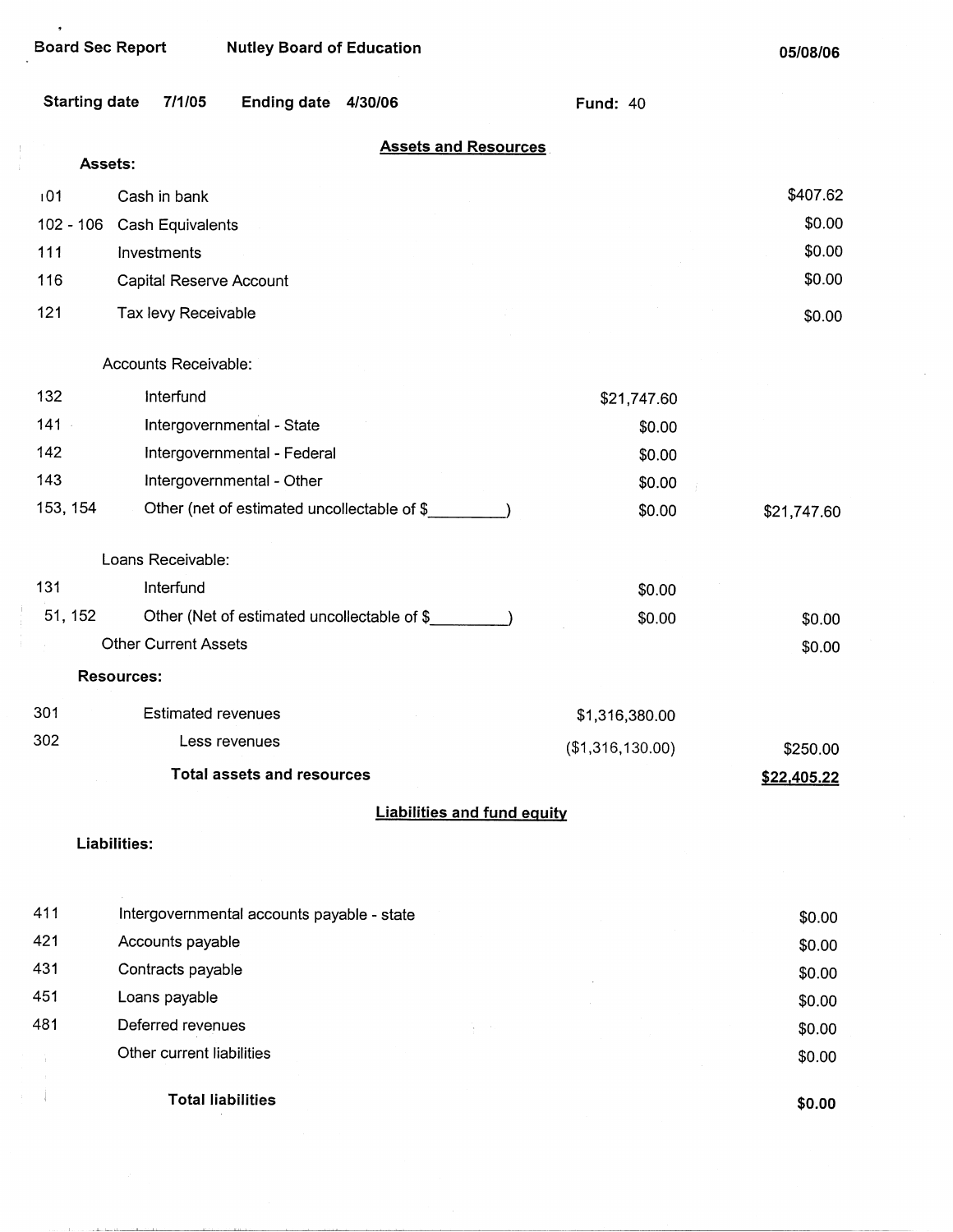| <b>Starting date</b> | 7/1/05             | <b>Ending date</b>                              | 4/30/06                                                |                                   | <b>Fund: 40</b>                 |                    |
|----------------------|--------------------|-------------------------------------------------|--------------------------------------------------------|-----------------------------------|---------------------------------|--------------------|
| <b>Fund Balance:</b> |                    |                                                 |                                                        |                                   |                                 |                    |
| Appropriated:        |                    |                                                 |                                                        |                                   |                                 |                    |
| 753,754              |                    | Reserve for encumbrances                        |                                                        |                                   | \$7,150.00                      |                    |
| 761                  |                    | Capital reserve account - July                  |                                                        |                                   | \$0.00                          |                    |
| 604                  |                    | Add: Increase in capital reserve                |                                                        |                                   | \$0.00                          |                    |
| 307                  |                    |                                                 | Less: Budgeted w/d from capital reserve eligible costs |                                   | \$0.00                          |                    |
| 309                  |                    |                                                 | Less: Budgeted w/d from capital reserve excess costs   |                                   | \$0.00                          | \$0.00             |
| 762                  |                    | Adult education programs                        |                                                        |                                   | \$0.00                          |                    |
| 751,752,76x          | Other reserves     |                                                 |                                                        |                                   | \$0.00                          |                    |
| 601                  | Appropriations     |                                                 |                                                        | \$1,322,874.00                    |                                 |                    |
| 602                  |                    | Less: Expenditures                              | (\$1,315,723.01)                                       |                                   |                                 |                    |
|                      |                    | Encumbrances                                    | (\$7,150.00)                                           | (\$1,322,873.01)                  | \$0.99                          |                    |
|                      | Total appropriated |                                                 |                                                        |                                   | \$7,150.99                      |                    |
| Unappropriated:      |                    |                                                 |                                                        |                                   |                                 |                    |
| 770                  |                    | Fund balance, July 1                            |                                                        |                                   | \$21,747.73                     |                    |
| 303                  |                    | <b>Budgeted fund balance</b>                    |                                                        |                                   | (\$6,494.00)                    |                    |
|                      | Total fund balance |                                                 |                                                        |                                   |                                 | \$22,404.72        |
|                      |                    | Total liabilities and fund equity               |                                                        |                                   |                                 | \$22,404.72        |
|                      |                    | <b>Recapitulation of Budgeted Fund Balance:</b> |                                                        |                                   |                                 |                    |
| Appropriations       |                    |                                                 |                                                        | <b>Budgeted</b><br>\$1,322,874.00 | <b>Actual</b><br>\$1,322,873.01 | Variance<br>\$0.99 |
| <b>Revenues</b>      |                    |                                                 |                                                        | (\$1,316,380.00)                  | (\$1,316,130.00)                | (\$250.00)         |
| Subtotal             |                    |                                                 |                                                        | \$6,494.00                        | \$6,743.01                      | (\$249.01)         |
|                      |                    | Change in capital reserve account:              |                                                        |                                   |                                 |                    |
|                      |                    |                                                 |                                                        |                                   |                                 |                    |

|                                    | Budgeted         | Actual           | variance   |
|------------------------------------|------------------|------------------|------------|
| Appropriations                     | \$1,322,874.00   | \$1,322,873.01   | \$0.99     |
| Revenues                           | (\$1,316,380.00) | (\$1,316,130.00) | (\$250.00) |
| Subtotal                           | \$6,494.00       | \$6,743.01       | (\$249.01) |
| Change in capital reserve account: |                  |                  |            |
| Plus - Increase in reserve         | \$0.00           | \$0.00           | \$0.00     |
| Less - Withdrawal from reserve     | \$0.00           | \$0.00           |            |
| Subtotal                           | \$6,494.00       | \$6,743.01       | (\$249.01) |
| Less: Adjustment for prior year    | \$0.00           | \$0.00           |            |
| Budgeted fund balance              | \$6,494.00       | \$6,743.01       | (\$249.01) |

/<br>Prepared and submitted by : **//** 

Board Secretary

 $5/8/06$ Date

 $\overline{1}$ 

**05/08/06** 

 $\bar{\Sigma}$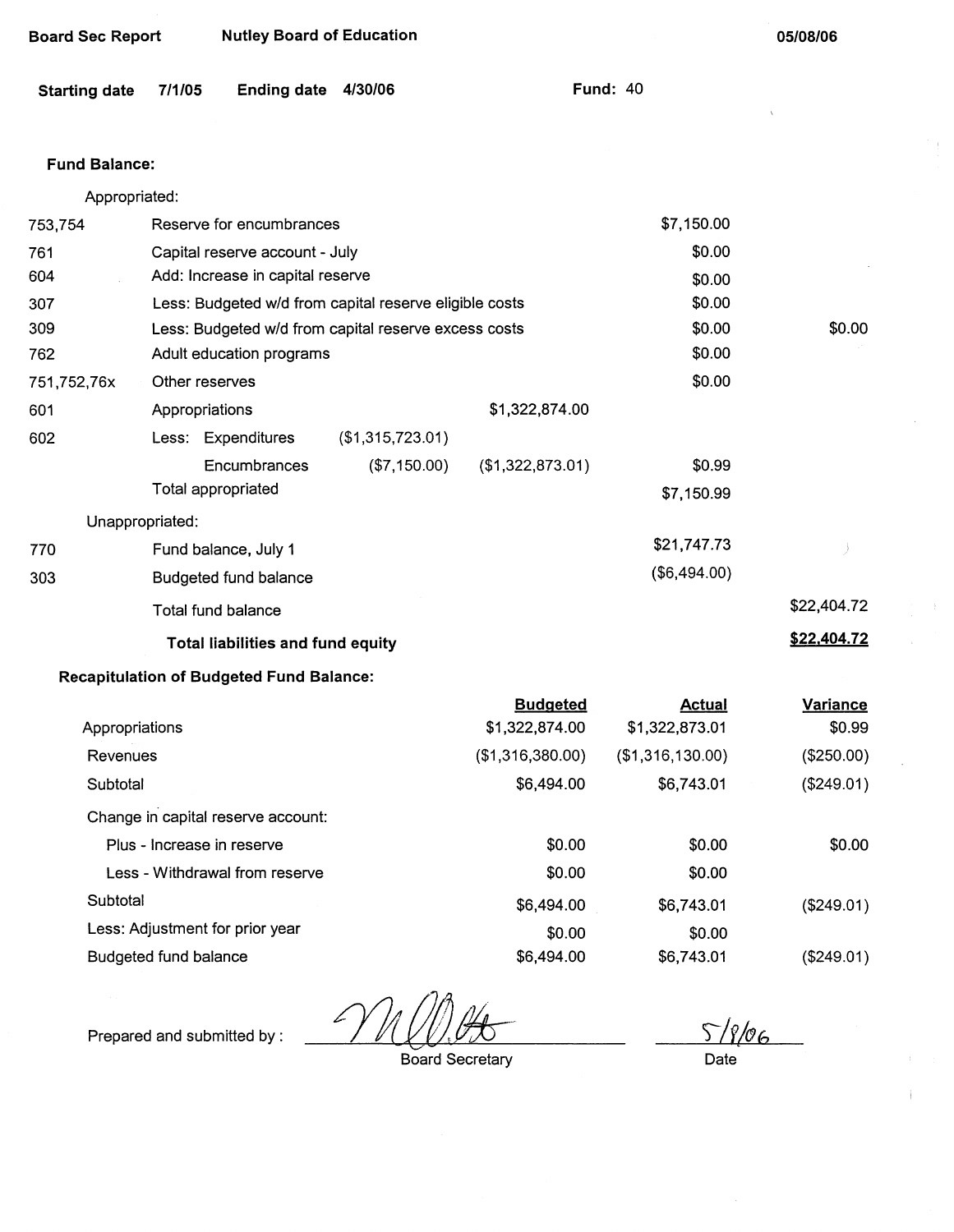$\bullet$ 

Board Sec Report Nutley Board of Education

**05/08/06** 

|                                        | <b>Starting date</b><br>7/1/05                          | Ending date 4/30/06               |  |                                    | <b>Fund: 50</b> |                |
|----------------------------------------|---------------------------------------------------------|-----------------------------------|--|------------------------------------|-----------------|----------------|
| <b>Assets and Resources</b><br>Assets: |                                                         |                                   |  |                                    |                 |                |
| /01                                    | Cash in bank                                            |                                   |  |                                    |                 | (\$96,172.25)  |
|                                        | $102 - 106$<br>Cash Equivalents                         | \$150.00                          |  |                                    |                 |                |
| 111                                    | Investments                                             | \$0.00                            |  |                                    |                 |                |
| 116                                    | Capital Reserve Account                                 |                                   |  |                                    |                 | \$0.00         |
| 121                                    | Tax levy Receivable                                     |                                   |  |                                    |                 | \$0.00         |
|                                        | Accounts Receivable:                                    |                                   |  |                                    |                 |                |
|                                        |                                                         |                                   |  |                                    |                 |                |
| 132                                    | Interfund                                               |                                   |  |                                    | \$0.00          |                |
| 141                                    | Intergovernmental - State                               |                                   |  |                                    | \$5,288.32      |                |
| 142                                    | Intergovernmental - Federal                             |                                   |  |                                    | \$0.00          |                |
| 143                                    | Intergovernmental - Other                               |                                   |  |                                    | \$468.72        |                |
|                                        | 153, 154<br>Other (net of estimated uncollectable of \$ |                                   |  |                                    | \$14,888.11     | \$20,645.15    |
|                                        | Loans Receivable:                                       |                                   |  |                                    |                 |                |
| 131                                    | Interfund                                               |                                   |  |                                    | \$0.00          |                |
|                                        | 51, 152<br>Other (Net of estimated uncollectable of \$  |                                   |  |                                    | \$0.00          | \$0.00         |
|                                        | <b>Other Current Assets</b>                             |                                   |  |                                    |                 | \$15,874.03    |
|                                        | <b>Resources:</b>                                       |                                   |  |                                    |                 |                |
| 301                                    | <b>Estimated revenues</b>                               |                                   |  |                                    | \$0.00          |                |
| 302                                    | Less revenues<br>(\$642,889.30)                         |                                   |  | (\$642,889.30)                     |                 |                |
|                                        |                                                         | <b>Total assets and resources</b> |  |                                    |                 | (\$702,392.37) |
|                                        |                                                         |                                   |  | <b>Liabilities and fund equity</b> |                 |                |
|                                        | <b>Liabilities:</b>                                     |                                   |  |                                    |                 |                |
| 101                                    | Cash in bank                                            |                                   |  |                                    |                 | (\$96,172.25)  |
| 411                                    | Intergovernmental accounts payable - state              |                                   |  |                                    |                 | \$0.00         |
| 421                                    | Accounts payable                                        |                                   |  |                                    |                 | \$0.00         |
| 431                                    | Contracts payable                                       |                                   |  |                                    |                 | \$0.00         |
| 451                                    | Loans payable                                           |                                   |  |                                    |                 | \$0.00         |
| 481                                    | Deferred revenues                                       |                                   |  |                                    |                 | \$0.00         |
|                                        | Other current liabilities                               |                                   |  |                                    |                 | \$32,116.50    |
|                                        | <b>Total liabilities</b>                                |                                   |  |                                    |                 | \$32,116.50    |

 $\sim$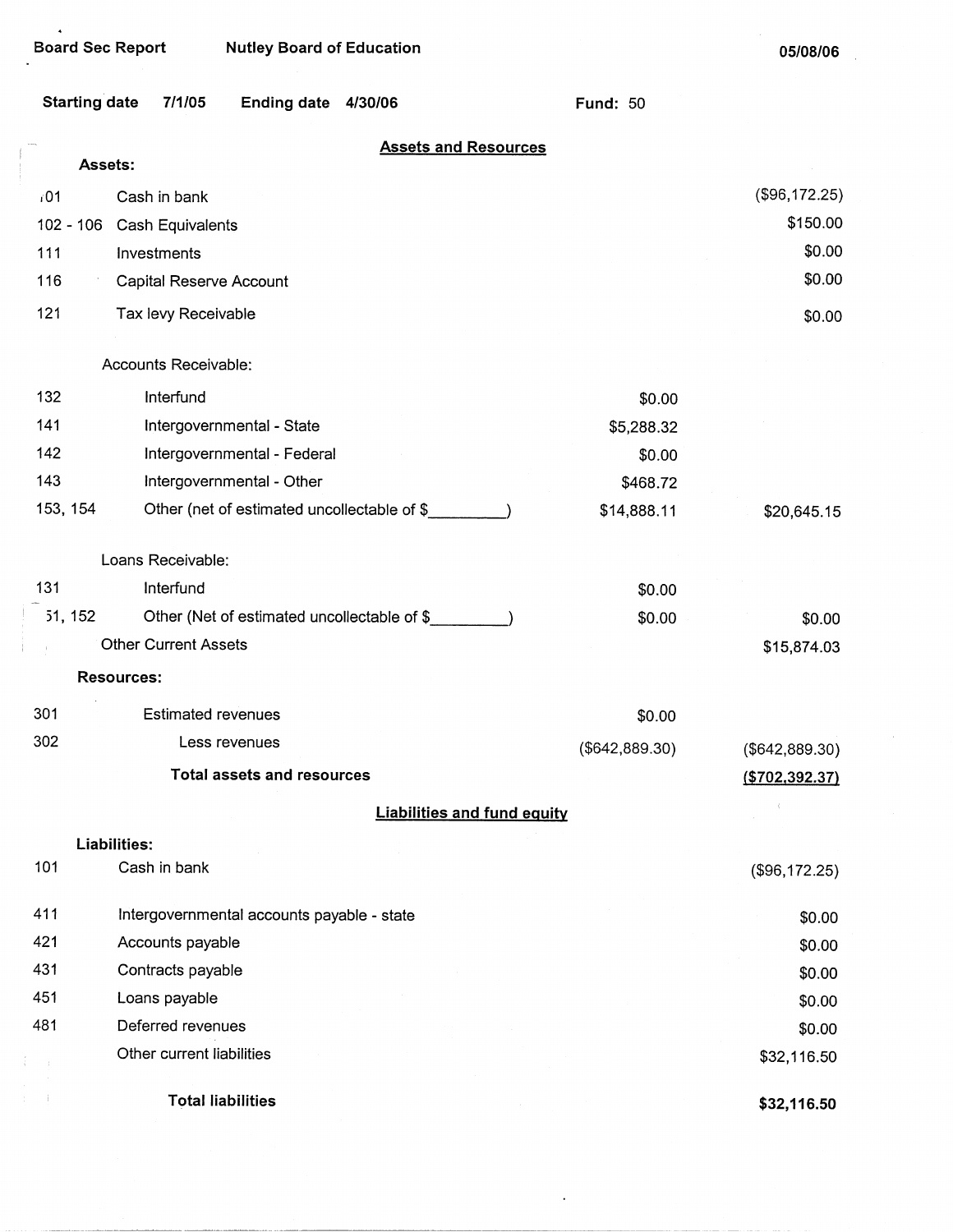| <b>Starting date</b> | 7/1/05                                                 | <b>Ending date</b>                              | 4/30/06                                              |                 | <b>Fund: 50</b> |                  |
|----------------------|--------------------------------------------------------|-------------------------------------------------|------------------------------------------------------|-----------------|-----------------|------------------|
| <b>Fund Balance:</b> |                                                        |                                                 |                                                      |                 |                 |                  |
| Appropriated:        |                                                        |                                                 |                                                      |                 |                 |                  |
| 753,754              |                                                        | Reserve for encumbrances                        |                                                      |                 | \$146,312.82    |                  |
| 761                  |                                                        | Capital reserve account - July                  |                                                      |                 | \$0.00          |                  |
| 604                  |                                                        | Add: Increase in capital reserve                |                                                      |                 | \$0.00          |                  |
| 307                  | Less: Budgeted w/d from capital reserve eligible costs |                                                 |                                                      |                 | \$0.00          |                  |
| 309                  |                                                        |                                                 | Less: Budgeted w/d from capital reserve excess costs |                 | \$0.00          | \$0.00           |
| 762                  |                                                        | Adult education programs                        |                                                      |                 | \$0.00          |                  |
| 751,752,76x          | Other reserves                                         |                                                 |                                                      |                 | \$0.00          |                  |
| 601                  | Appropriations                                         |                                                 |                                                      | \$0.00          |                 |                  |
| 602                  |                                                        | Less: Expenditures                              | (\$734,508.87)                                       |                 |                 |                  |
|                      |                                                        | Encumbrances                                    | (\$146,312.82)                                       | (\$880, 821.69) | (\$880, 821.69) |                  |
|                      |                                                        | Total appropriated                              |                                                      |                 | (\$734,508.87)  |                  |
| Unappropriated:      |                                                        |                                                 |                                                      |                 |                 |                  |
| 770                  |                                                        | Fund balance, July 1                            |                                                      |                 | \$0.00          |                  |
| 303                  |                                                        | Budgeted fund balance                           |                                                      |                 | \$0.00          |                  |
|                      |                                                        | Total fund balance                              |                                                      |                 |                 | (\$734,508.87)   |
|                      | <b>Total liabilities and fund equity</b>               |                                                 |                                                      |                 |                 | ( \$702, 392.37) |
|                      |                                                        | <b>Recapitulation of Budgeted Fund Balance:</b> |                                                      |                 |                 |                  |
|                      |                                                        |                                                 |                                                      | <b>Budgeted</b> | <b>Actual</b>   | <b>Variance</b>  |
| Appropriations       |                                                        |                                                 |                                                      | \$0.00          | \$880,821.69    | (\$880, 821.69)  |
| Revenues             |                                                        |                                                 |                                                      | \$0.00          | (\$642, 889.30) | \$642,889.30     |
| Subtotal             |                                                        |                                                 |                                                      | \$0.00          | \$237,932.39    | (\$237,932.39)   |
|                      |                                                        | Change in capital reserve account:              |                                                      |                 |                 |                  |
|                      | Plus - Increase in reserve                             |                                                 |                                                      | \$0.00          | \$0.00          | \$0.00           |
|                      |                                                        | Less - Withdrawal from reserve                  |                                                      | \$0.00          | \$0.00          |                  |
| Subtotal             |                                                        |                                                 |                                                      | \$0.00          | \$237,932.39    | (\$237,932.39)   |

Less: Adjustment for prior year Budgeted fund balance

Prepared and submitted by :

Board Secretary

\$0.00 \$0.00

 $\sqrt[2]{\mathscr{O}_6}$ Date

(\$237,932.39)

\$0.00

\$237,932.39

|     | Unappropriated:       |  |
|-----|-----------------------|--|
| 770 | Fund balance, July 1  |  |
| 303 | Budgeted fund balance |  |
|     | Total fund halance    |  |

## Board Sec Report Nutley Board of Education

**05/08/06** 

T.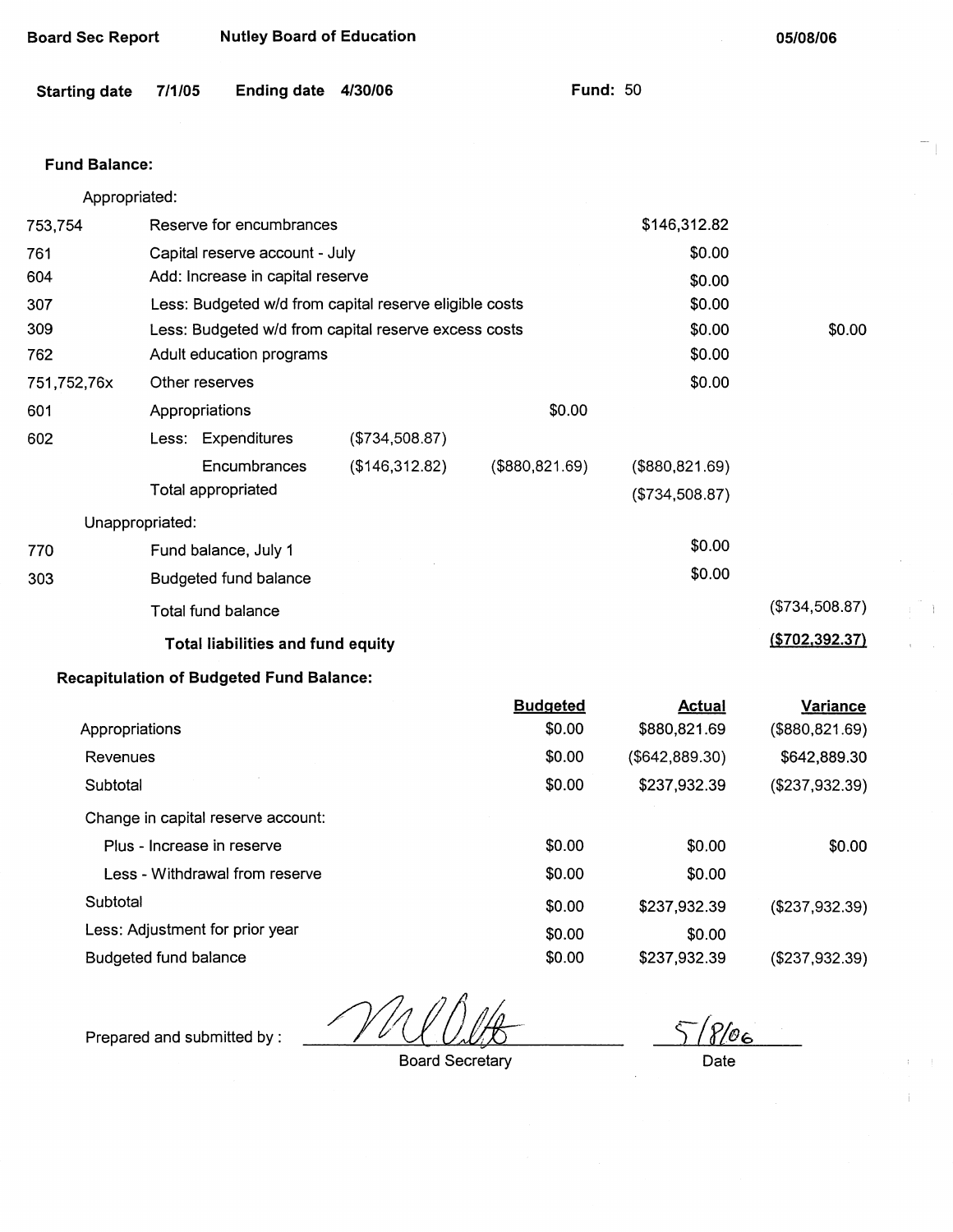Board Sec Report Nutley Board of Education

05/08/06

|                      |                                             |                 | 00/00/00          |
|----------------------|---------------------------------------------|-----------------|-------------------|
| <b>Starting date</b> | 7/1/05<br><b>Ending date</b><br>4/30/06     | <b>Fund: 55</b> |                   |
|                      | <b>Assets and Resources</b>                 |                 |                   |
| Assets:              |                                             |                 |                   |
| $i$ 01               | Cash in bank                                |                 | \$67,397.72       |
| $102 - 106$          | Cash Equivalents                            |                 | \$500.00          |
| 111                  | Investments                                 |                 | \$0.00            |
| 116                  | Capital Reserve Account                     |                 | \$0.00            |
| 121                  | Tax levy Receivable                         |                 | \$0.00            |
|                      | Accounts Receivable:                        |                 |                   |
| 132                  | Interfund                                   | \$38,836.94     |                   |
| 141                  | Intergovernmental - State                   | \$0.00          |                   |
| 142                  | Intergovernmental - Federal                 | \$0.00          |                   |
| 143                  | Intergovernmental - Other                   | \$0.00          |                   |
| 153, 154             | Other (net of estimated uncollectable of \$ | \$0.00          | \$38,836.94       |
|                      | Loans Receivable:                           |                 |                   |
| 131                  | Interfund                                   | \$0.00          |                   |
| 51, 152              | Other (Net of estimated uncollectable of \$ | \$0.00          | \$0.00            |
|                      | <b>Other Current Assets</b>                 |                 | \$0.00            |
|                      | <b>Resources:</b>                           |                 |                   |
| 301                  | <b>Estimated revenues</b>                   | \$0.00          |                   |
| 302                  | Less revenues                               | (\$531,304.65)  | $(\$531,304.65)$  |
|                      | <b>Total assets and resources</b>           |                 | $($ \$424,569.99) |
|                      | <b>Liabilities and fund equity</b>          |                 |                   |
|                      | Liabilities:                                |                 |                   |
| 411                  | Intergovernmental accounts payable - state  |                 |                   |
| 421                  | Accounts payable                            |                 | \$0.00            |
| 431                  | Contracts payable                           |                 | \$0.00            |
| 451                  | Loans payable                               |                 | \$0.00<br>\$0.00  |
| 481                  | Deferred revenues                           |                 | ድስ ሰሰ             |

Deferred revenues Other current liabilities \$0.00 \$183,840.66

**Total liabilities** 

 $\sim$ i $\,$ 

 $\subset \mathbb{R}^+$ 

**\$183,840.66**